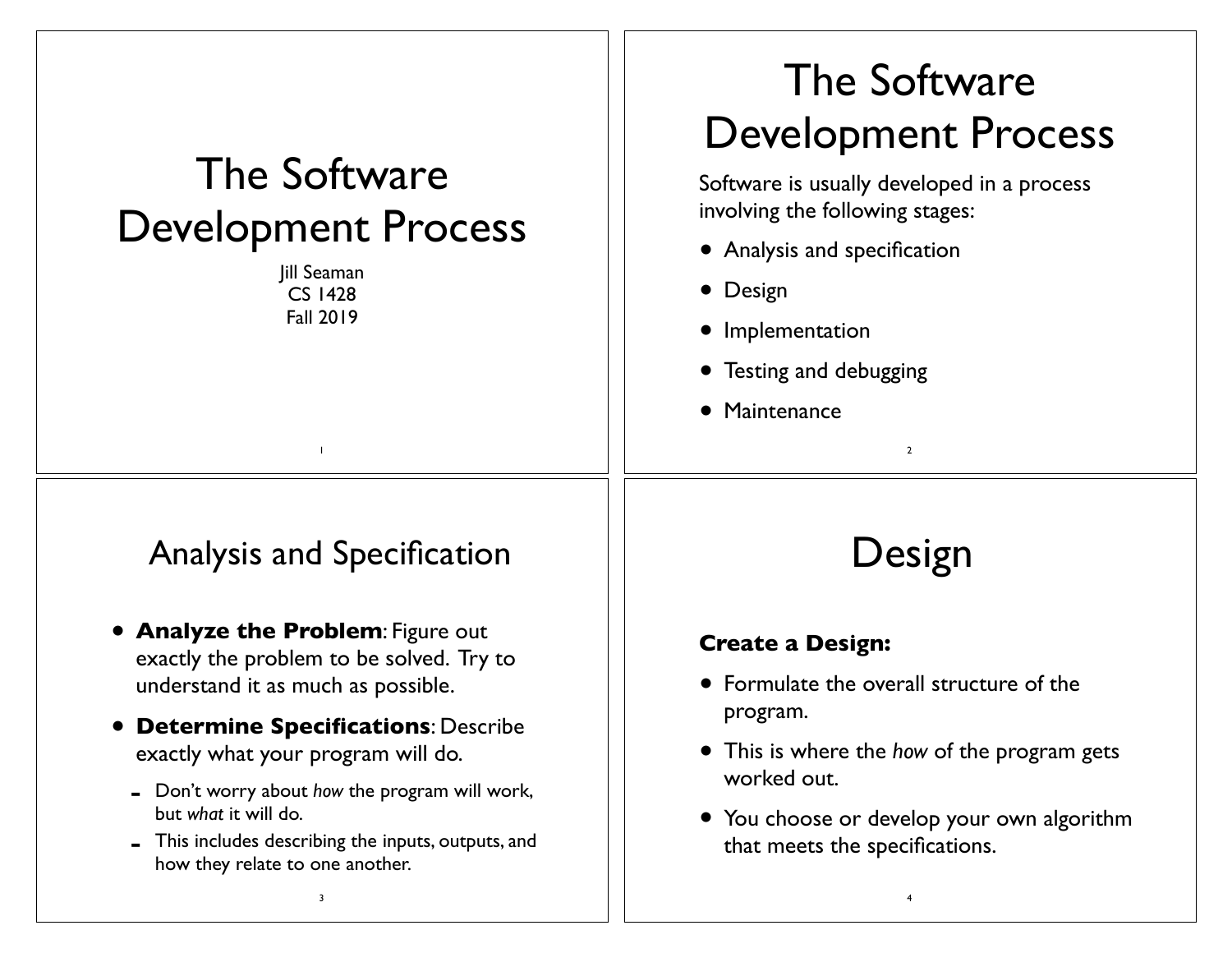#### Implementation

#### **Implement the Design:**

- Translate the design into a computer language.
- AKA "coding"
- $\bullet$  In this course we will use  $C_{++}$ .

# Testing and Debugging

#### **Test/Debug the Program:**

- Try out your program to see if it worked.
- If there are any errors (bugs), they need to be located and fixed. This process is called *debugging*.
- Your goal is to find errors, so try everything that might "break" your program!

6

### **Maintenance**

5

#### **Maintain the Program:**

- Continue developing the program in response to the needs of your users.
- In the real world, most programs are never completely finished – they evolve over time.

7

# Example Program: Temperature Converter

- Analysis the temperature is given in Celsius, user wants it expressed in degrees Fahrenheit.
- Specification:
	- $\blacksquare$  Input temperature in Celsius
	- $-$  Output temperature in Fahrenheit
	- $-$  Output = 9/5(input) + 32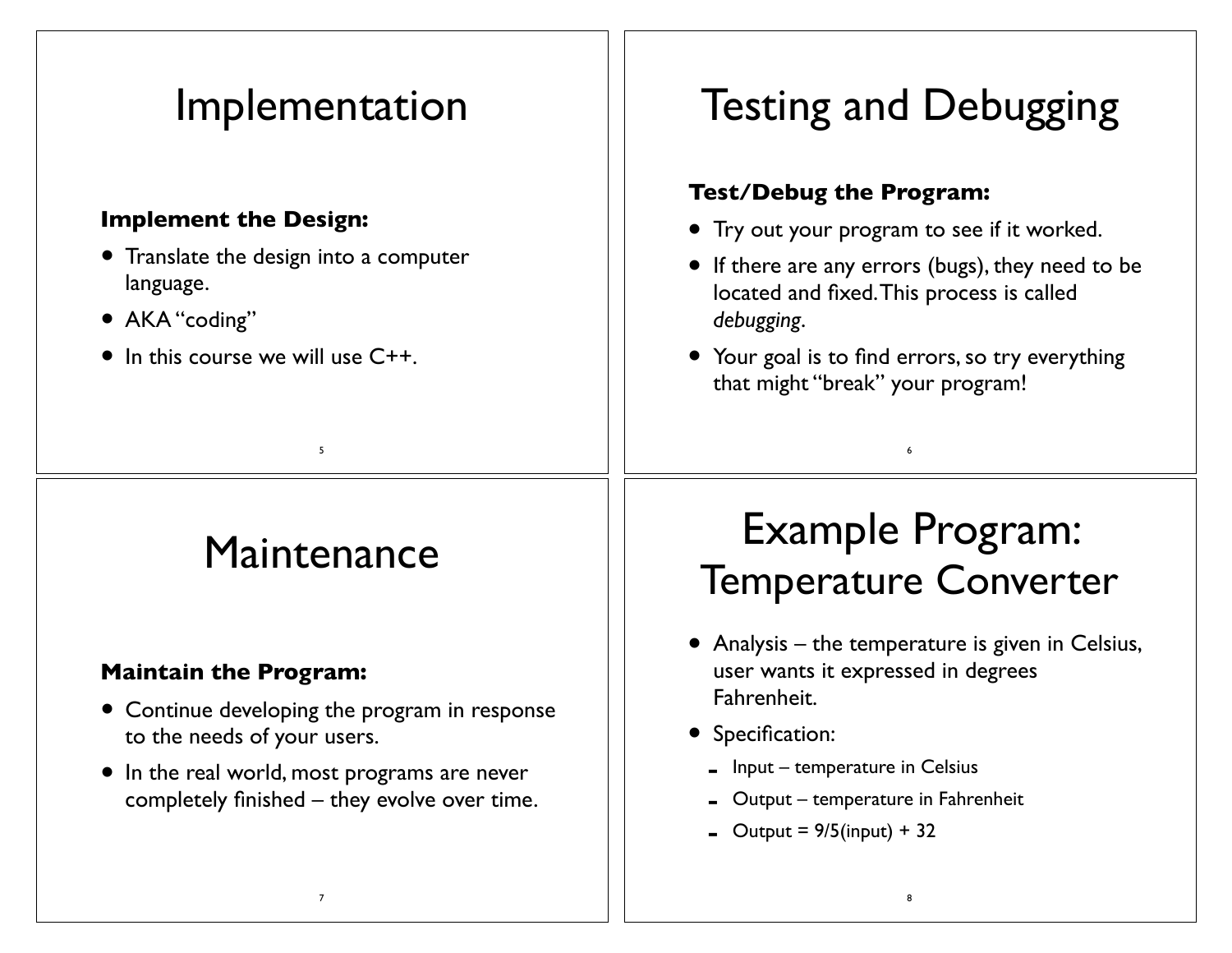### Example Program: Temperature Converter

- Design:
	- Input, Process, Output (IPO)
	- Prompt the user for input (Celsius temperature)
	- Process it to convert it to Fahrenheit using  $F = 9/5(C) + 32$
	- Output the result by displaying it on the screen

9

# Example Program: Temperature Converter

- Before we start coding, let's write a rough draft of the program in *pseudocode*
- **Pseudocode** is precise English that describes what a program does, step by step.
- Using pseudocode, we can concentrate on the algorithm rather than the programming language.

10

### Example Program: Temperature Converter

- Pseudocode:
	- Input the temperature in degrees Celsius (call it celsius)
	- Calculate fahrenheit as (9/5)celsius+32
	- Output fahrenheit
- Now we need to convert this to C++!

# Example Program: Temperature Converter

#### // convert.cpp // A program to convert Celsius temps to Fahrenheit #include <iostream> using namespace std; int main() { float celsius, fahrenheit; cout << "What is the Celsius temperature? "; cin >> celsius; fahrenheit =  $(9/5)$  \* celsius + 32: cout << "The temperature is " << fahrenheit << " degrees Fahrenheit." << endl; return 0; }